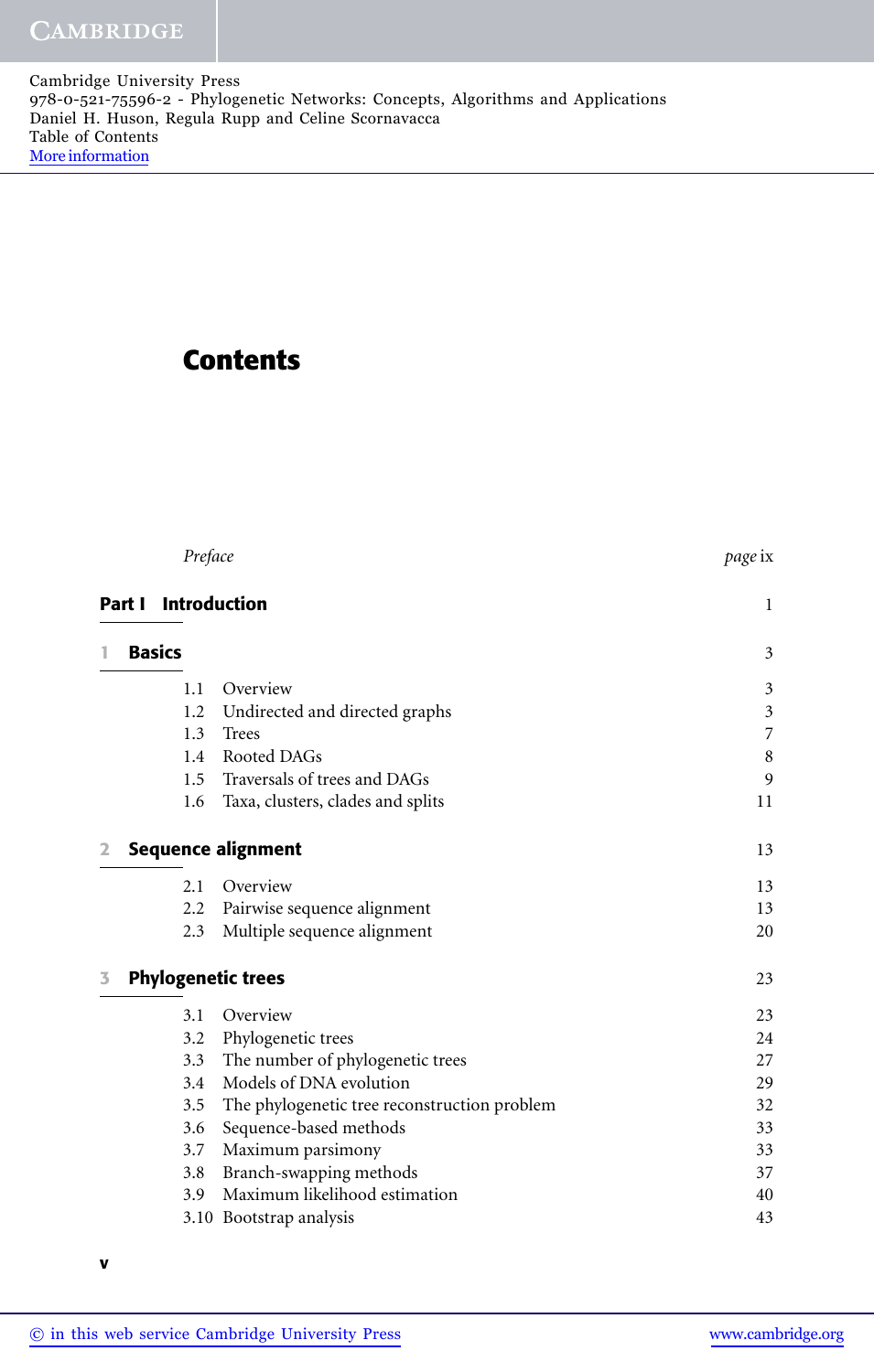## vi Contents

|   |                | 3.11 Bayesian methods                                   | 45         |
|---|----------------|---------------------------------------------------------|------------|
|   |                | 3.12 Distance-based methods                             | 50         |
|   |                | 3.13 UPGMA                                              | 52         |
|   |                | 3.14 Neighbor-joining                                   | 54         |
|   |                | 3.15 Balanced minimum evolution                         | 56         |
|   |                | 3.16 Comparing trees                                    | 60         |
|   |                | 3.17 Consensus trees                                    | 63         |
|   |                | 3.18 The Newick format                                  | 66         |
| 4 |                | Introduction to phylogenetic networks                   | 68         |
|   | 4.1            | Overview                                                | 69         |
|   |                | 4.2 What is a phylogenetic network?                     | 69         |
|   |                | 4.3 Unrooted phylogenetic networks                      | 71         |
|   |                | 4.4 Rooted phylogenetic networks                        | 76         |
|   | 4.5            | The extended Newick format                              | 81         |
|   | 4.6            | Which types of networks are currently used in practice? | 83         |
|   | Part II Theory |                                                         | 85         |
| 5 |                | Splits and unrooted phylogenetic networks               | 87         |
|   |                |                                                         |            |
|   | 5.1            | Overview                                                | 87         |
|   |                |                                                         | 88         |
|   |                | 5.2 Splits<br>5.3 Compatibility and incompatibility     | 90         |
|   |                | 5.4 Splits and clusters                                 | 91         |
|   |                | 5.5 Split networks                                      | 93         |
|   |                | 5.6 The canonical split network                         | 97         |
|   |                | 5.7 Circular splits and planar split networks           | 102        |
|   |                | 5.8 Weak compatibility                                  | 105        |
|   |                | 5.9 The split decomposition                             | 107        |
|   |                | 5.10 Representing trees in a split network              | 121        |
|   |                | 5.11 Comparing split networks                           |            |
|   |                | 5.12 T-theory                                           | 122<br>122 |
| 6 |                | <b>Clusters and rooted phylogenetic networks</b>        |            |
|   | 6.1            | Overview                                                | 127<br>127 |
|   | 6.2            | Clusters, compatibility and incompatibility             | 128        |
|   | 6.3            | Hasse diagrams                                          | 132        |
|   | 6.4            | Cluster networks                                        | 133        |
|   | 6.5            | Rooted phylogenetic networks                            | 138        |
|   | 6.6            | The lowest stable ancestor                              | 140        |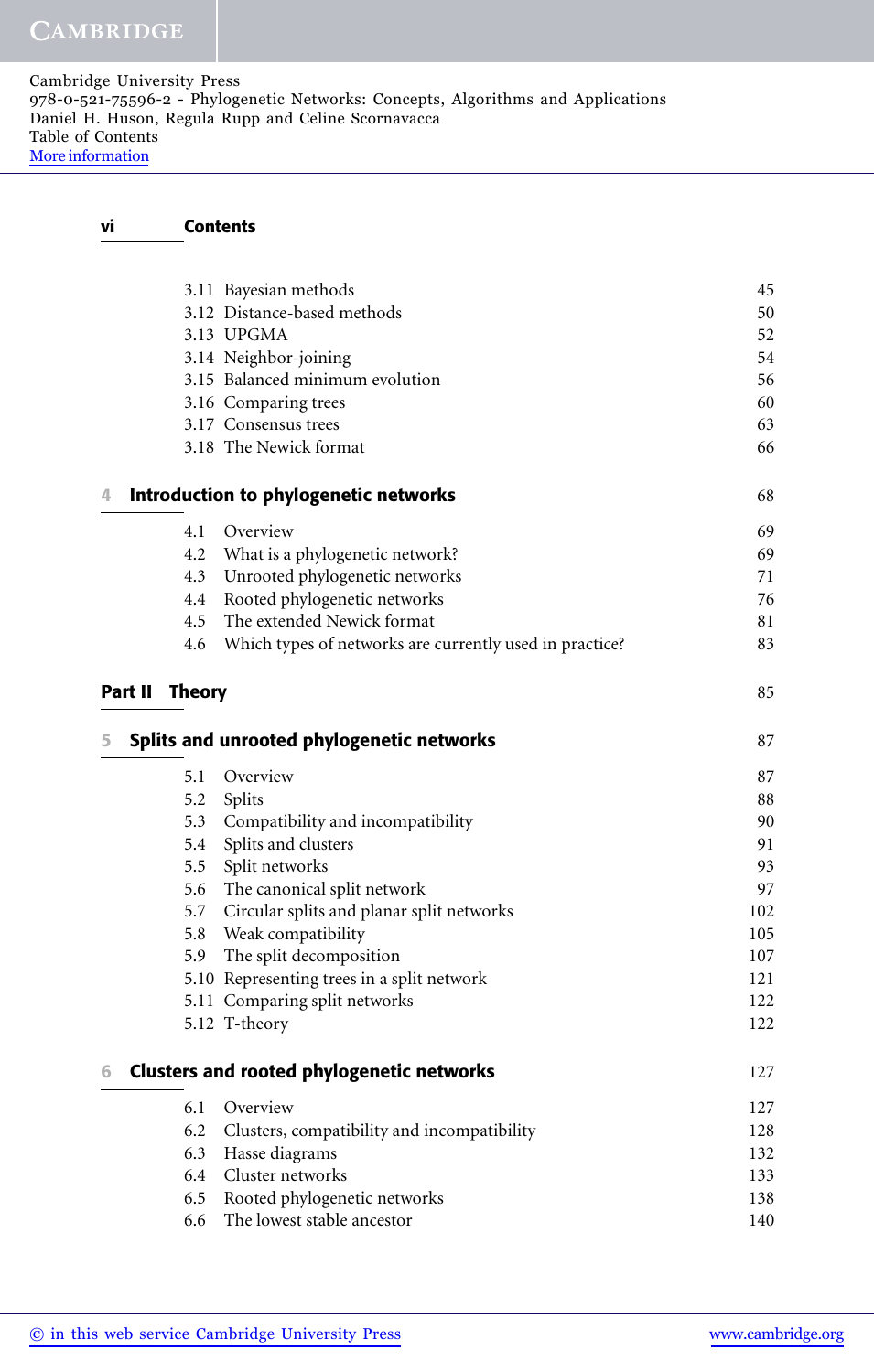## vii Contents

|          | 6.7 | Representing trees in rooted networks           | 144        |
|----------|-----|-------------------------------------------------|------------|
|          | 6.8 | Hardwired and softwired clusters                | 146        |
|          | 6.9 | Minimum rooted phylogenetic networks            | 149        |
|          |     | 6.10 Decomposability                            | 150        |
|          |     | 6.11 Topological constraints on rooted networks | 156        |
|          |     | 6.12 Cluster containment in rooted networks     | 168        |
|          |     | 6.13 Tree containment                           | 171<br>171 |
|          |     | 6.14 Comparing rooted networks                  |            |
| Part III |     | <b>Algorithms and applications</b>              | 185        |
| 7        |     | <b>Phylogenetic networks from splits</b>        | 187        |
|          | 7.1 | The convex hull algorithm                       | 187        |
|          | 7.2 | The circular network algorithm                  | 190        |
| 8        |     | <b>Phylogenetic networks from clusters</b>      | 193        |
|          | 8.1 | Cluster networks                                | 193        |
|          | 8.2 | Divide-and-conquer using decomposition          | 194        |
|          | 8.3 | Galled trees                                    | 198        |
|          | 8.4 | Galled networks                                 | 201        |
|          |     | 8.5 Level-k networks                            | 210        |
| 9        |     | <b>Phylogenetic networks from sequences</b>     | 216        |
|          | 9.1 | Condensed alignments                            | 216        |
|          | 9.2 | Binary sequences and splits                     | 216        |
|          | 9.3 | Parsimony splits                                | 218        |
|          | 9.4 | Median networks                                 | 219        |
|          | 9.5 | Quasi-median networks                           | 223        |
|          | 9.6 | Median-joining                                  | 227        |
|          | 9.7 | Pruned quasi-median networks                    | 232        |
|          | 9.8 | Recombination networks                          | 233        |
|          | 9.9 | Galled trees                                    | 240        |
| 10       |     | <b>Phylogenetic networks from distances</b>     | 250        |
|          |     | 10.1 Distances and splits                       | 250        |
|          |     | 10.2 Minimum spanning networks                  | 251        |
|          |     | 10.3 Split decomposition                        | 251        |
|          |     | 10.4 Neighbor-net                               | 254        |
|          |     | 10.5 T-Rex                                      | 261        |
|          |     |                                                 |            |